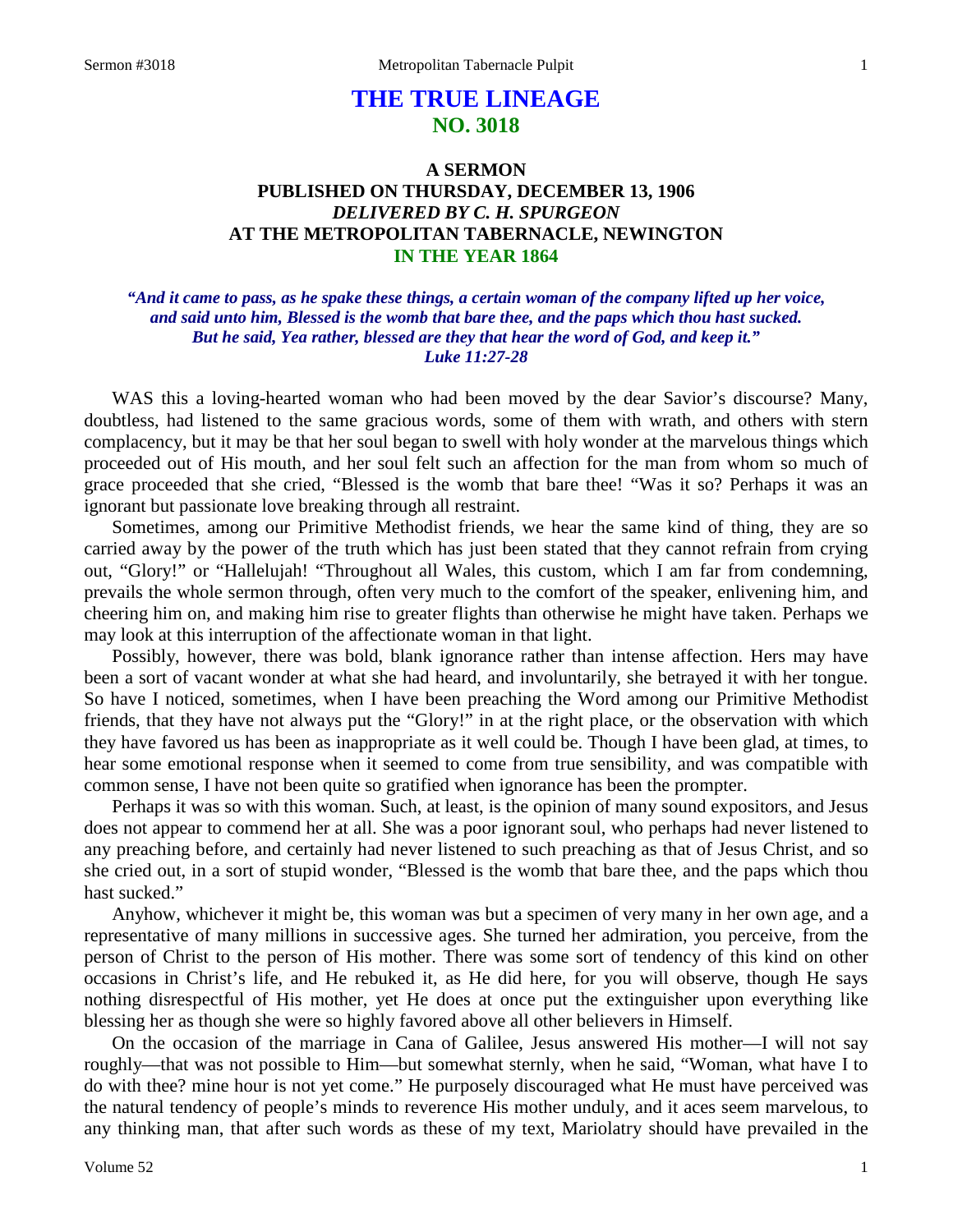Church of Rome to so frightful an extent as it has done, and as it still does. Why, for every prayer offered to Jesus Christ, I believe there are fifty, at the present moment, offered to the Virgin Mary. At all events, in the Romanist's rosary, there are nine beads for the "Hail Mary" to every one for "Our Father."

Observe, that she is to be held in profound respect, she is "blessed among women," there should never come from the lips of any Christian a single word of disrespect to her, she was highly favored, she was a sort of second Eve, as Eve brought forth sin, this woman, this second Eve, brought forth the Lord who is our salvation. She does stand in a very high position, but still, in no respect is she to be an object of worship, by no means is she to be lifted up and extolled as though she were immaculately conceived, and afterwards lived without sin, and were taken up, as the Papists declare, by a marvelous assumption into heaven—an assumption, indeed, on their part, and nothing better than an assumption, without any foundation whatever in fact.

No, brethren, the Virgin Mary was a sinner, saved by grace, as you and I are. That Savior, whom she brought forth, was a Savior to her as much as to us. She had to be washed from sin, both original and contracted, in the precious blood of her own Child, "the Son of the Highest," neither could she have entered heaven unless He had pronounced her absolution, and she had been, as we are, "accepted in the Beloved," Yet I do not wonder that there was a tendency to exalt her unduly, however, I do marvel much that, after Christ has spoken so plainly and so expressly, men should have had the impudence, and the devil should have had the audacity, to delude millions of professing Christians into a worship of her, who is to be reverenced, but never to be adored.

If you look at the text, you will see that there is something very beautiful about it. This woman pronounced a benediction upon the Virgin Mary, Christ lifts that off, and puts it on all His people. She said, "Blessed is the woman who brought thee forth." "Yea," said Jesus, "she is blessed, but (in the very same sense,) they are blessed who hear the Word of God, and keep it." Thus, my brethren, whatever blessings pertain to Mary, pertain to you, and pertain to me, if we hear the Word of God, and keep it, whatever we may suppose to have been the mercies comprehended in her being so highly favored a person, those very same mercies are yours and mine, if, hearing the Word of God, we truly keep it.

**I.** It is supposed, and very naturally, by many, that it would have been a delightful thing to have been the mother of our Lord, BECAUSE, THEN, WE SHOULD HAVE HAD THE HONOR OF THE CLOSEST ASSOCIATION WITH HIM.

To have seen that infant in his cradle, and nursed Him upon one's knees, to have marked the ripening years of the Holy Child, to have observed His gracious words, His holy piety, His complete obedience to His parents, to have remained with Him the thirty years which, doubtless, Joseph and Mary spent with their honored, glorious Son, must have been no small boon. The same spirit, you know, comes out in Mrs. Luke's pretty hymn, such a favorite with our dear children, which we all of us love to sing—

> *"I think, when I read that sweet story of old, When Jesus was here among men, How He called little children as lambs to His fold; I should like to have been with them then.*

*"I wish that His hands had been placed on my head, That His arms had been thrown around me; And that I might have seen His kind look when He said, 'Let the little ones come unto me.'"*

Yes, many a mother might feel that, to be kissed with those little lips, to have had her neck surrounded by those blessed arms, to have had her eyes looked into with the love-flashing eyes of such a Child as that, would have been a boon to be craved for every day. Well, so it looks, beloved, and yet, if we come to think rightly of it, the illusion is quickly dispelled. It was a high privilege to be associated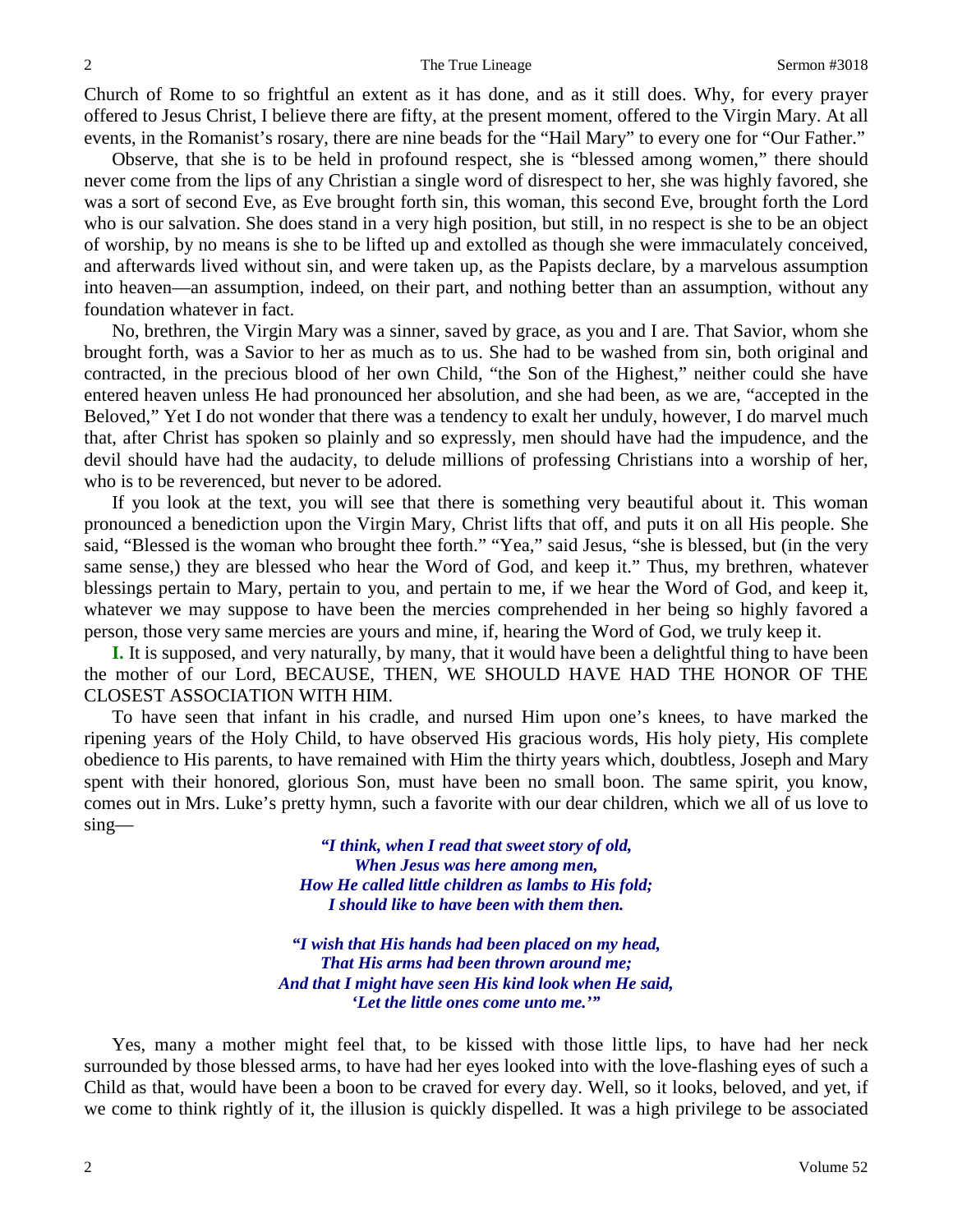with Christ, but unless spiritually sanctified, it was a solemn responsibility sinking the soul deeper in guilt, rather than raising it higher in sanctification.

Let me venture to remind you of one, who had the very closest intimacy with Christ in the days of His public ministry, he was so trusted by the Savior that he kept the little treasury in which Christ put, when there were any, the excessive gifts of charity, he was the treasurer of the little company, you know him—Judas. He had been with Jesus almost everywhere, he had been his familiar friend and acquaintance, and when he dipped the bread with Him in the sop, it was but an indication of the close association which had been preserved between the Divine Master and a vile creature who was utterly unworthy of such a privilege.

There was never such another "son of perdition" as Judas, the friend and acquaintance of Christ. Never has any other man sunk so low in the depths of divine wrath, with so huge a mill-stone about his neck, as this man with whom Christ took such sweet counsel, and went to the house of God in company. The same sun ripens the corn and the poppies. This man was ripened in guilt by the same external process that ripened others in holiness.

It is not, then, after all, so great a boon, looked at as a natural blessing. But whatever the boon may be, it is open to every Christian spiritually. Beloved you may have an acquaintance with Christ, if you are His people, quite as near, and far more enduring than any acquaintance which His mother could have gained by merely dandling Him on her knees or supplying His wants from her breast. Today, you may talk with Jesus, ye heirs of heaven, your Divine Elder Brother's company is free to you, you have but to go to Him, and He will bring you into His banqueting house, and His banner over you shall be love.

Still is His left hand under the head of His saints, and His right hand doth embrace them. There are dearer things than ever the infant Christ could give to His mother, there are kisses of His lips more sweet, more spiritual, than any which Mary received. You have but to long for them, and to pine after them, and when you get them, you have but to prize them, and you shall have them every day.

I trust, beloved, some of us need not cry with the spouse in the Song, "O that thou wert as my brother, that sucked the breasts of my mother! when I should find thee without, I would kiss thee," for we can say, "My Beloved is mine, and I am his....Stay me with flagons, comfort me with apples; for I am sick of love." I say, then, that all the honor of associating with Christ may be had, at the present moment, by His people, the sweetest of fellowship can be enjoyed by us, in the highest and purest sense, so that the blessing which Mary had is ours, and we may say, with Christ, "Yea, rather blessed are they that hear the Word of God, and keep it."

**II.** Again, it is naturally supposed, by some, that it must have been a sweet thing to be the mother of our Lord, BECAUSE, THEN, WE SHOULD HAVE BEEN BETTER ACQUAINTED WITH HIM, AND HAVE KNOWN MORE OF HIS HEART.

If He had any secrets, surely He would confide them to His mother. There must have oozed out, in His private life, some things which men did not see in public. Perhaps there may have been something which He could not very well unveil to the gaze of the million, which would be perceived by Joseph and by His admiring mother. She was behind the scenes, she had the benefit of looking into His very heart in a way in which we cannot do it.

Well, there may be something in that, but I do not think there is much. I do not know that Mary knew more than others, what she did know, she did well to lay up in her heart, but she does not appear from anything we read in the Gospels, to have been a better instructed believer than any other of Christ's disciples, and we have no indication of her having made any extraordinary advances in the spiritual instruction which her Son had given.

But certain is it that, whatever Mary may have found out, you and I may find out now—not naturally, but spiritually. Do you wonder that I should say so? Here is a text to prove it, "The secret of the LORD is with them that fear him; and he will show them his covenant." I remember also the Master's words where He said, "Henceforth I call you not servants; for the servant knoweth not what his lord doth; but I have called you friends; for all things that I have heard of my Father I have made known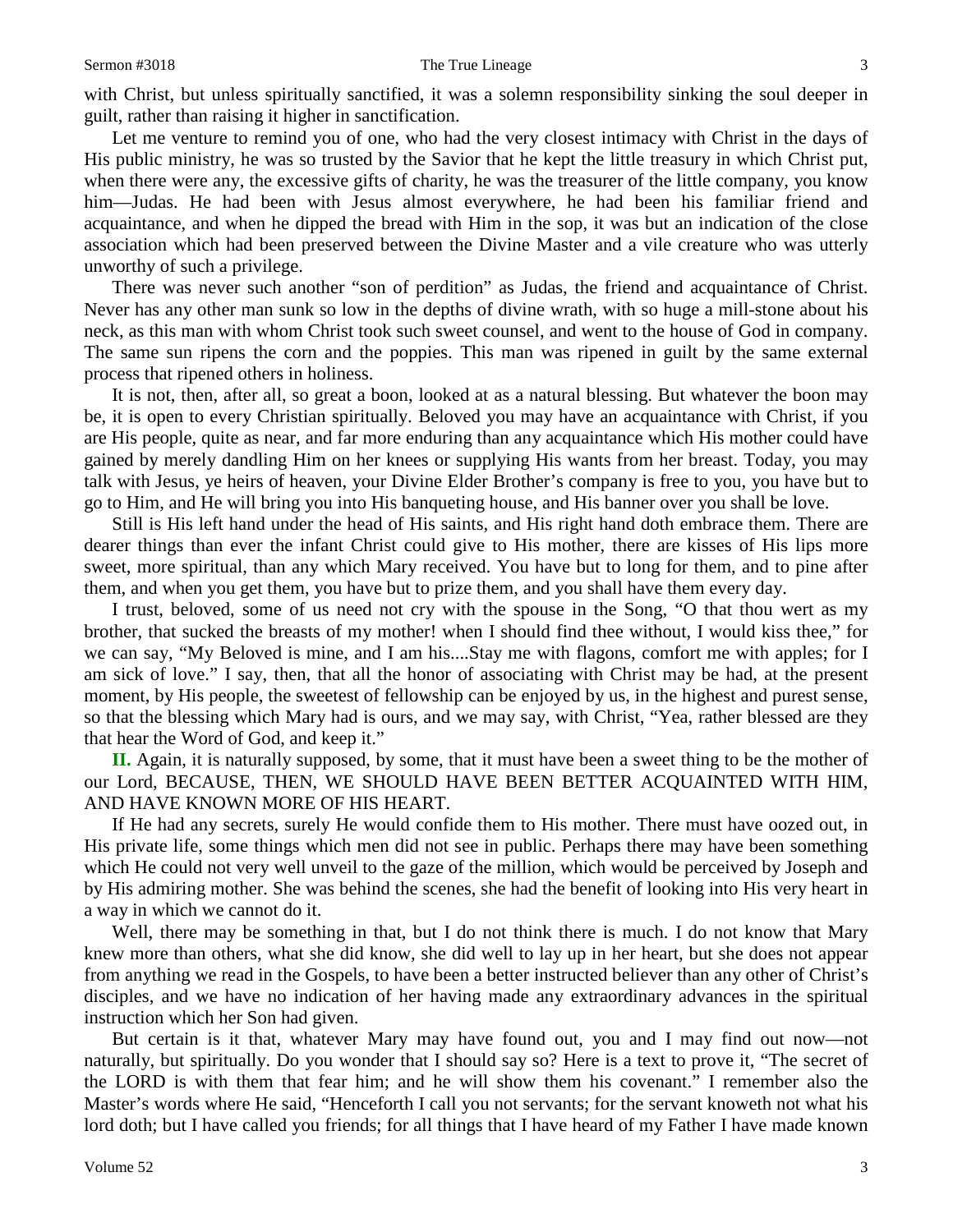unto you." Nay, so blessedly does this Divine Revealer of secrets tell us what is in His heart that He keepeth back nothing which is profitable to us, and can say to us as he said to His disciples, "If it were not so, I would have told you." Christ keeps nothing back from His chosen. Between the heart of a true saint and Christ there are no secrets, we pour our hearts into His heart, and He pours back His heart into ours. Doth He not, this day, manifest Himself unto us as He doth not unto the world? You know that He does, and therefore you will not ignorantly cry out, as this woman did, "Blessed is the womb that bare thee," but you will intelligently bless God that, having heard the Word, and kept it, you have, first of all, as true a communion with the Savior as the Virgin had, and you have, in the second place, as true an acquaintance with the secrets of His heart as she can be supposed to have obtained.

**III.** Further, perhaps a more common remark is this, "I wish that I had been Christ's mother, that I MIGHT HAVE NURSED HIM, AND SUPPORTED HIS NEEDS, watched Him in His weakness, put Him to His rest, and heard the first lispings when He began to speak. Oh, it would have been something to have said, when I was in heaven, that I had nursed the One who is now exalted far above all principalities and powers, that I listened to the cry of His infancy, and relieved His needs."

Well, that would be something, but let me say to you that you may have it, beloved—every child of God should have it. Christ is on earth still—not as to His bodily person, but as to His mystical person, and you may still nurse that mystical person. We, ministers of God, are we not nursing fathers unto the church of God? And you, each of you, in your sphere, as you teach the ignorant, guide the wandering, and comfort those that are bowed down, are hearing the plaintive cry of a suffering Savior, and you are, with the breast of your consolation, supplying the wants of His yet infant church.

Perhaps it is better, and nobler far, to have the honor of nursing Christ's mystical body than it was to care for His corporeal frame, because there is a much wider range here. It was but a little cup He needed, it was but a morsel and a drop the Savior wanted sometimes, but now His great body, stretched as it is from Japan to America—His great body, found as it is in every part of this world—His great body, found in yonder sick once, in yonder poverty-stricken ones, requires vastly more, and therefore of your substance you may give more, yea, your whole strength you may offer up, that you may feed Him, and supply His spiritual wants. Whatever honor, then, the Virgin had in this respect, Christ's pure virgins may still have if they will wait upon His church, and minister to it of their heart's substance.

> *"Jesus, poorest of the poor! Man of sorrows! Child of grief! Happy they whose bounteous store Minister'd to thy relief.*

*"Jesus, though Thy head is crown'd, Crown'd with loftiest majesty, In Thy members Thou art found, Plunged in deepest poverty.*

*"They who feed Thy sick and faint For THYSELF a banquet find; They who clothe the naked saint Round THY loins the raiment bind."*

**IV.** It may be very possible that some others have looked at it in another way. They have said, "Blessed is the womb that bare Him, and the paps that gave Him suck; for had it been our lot to be His mother, then we believe HE WOULD HAVE BEEN READY TO HEAR OUR CRY, for a son cannot surely resist the prayer of his own mother, and when a mother says, 'My son, help me, I am sinful, I believe in Thee, help me, when she cries out to Him whom she had conceived, 'Help me, blot out my sins,' why surely Jesus would heed, with ready ear, and say, ' Mother, thy sins are forgiven thee.'"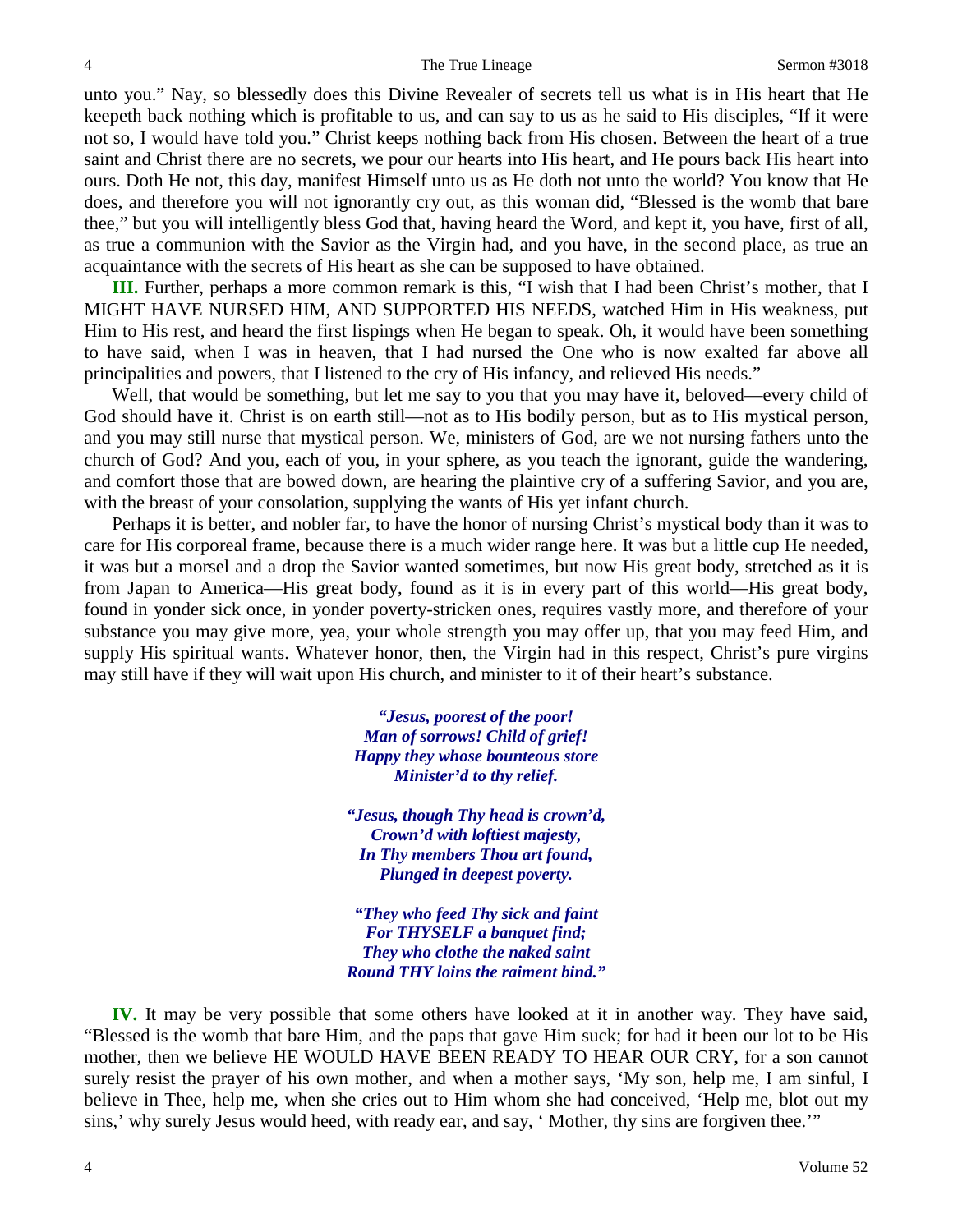#### Sermon #3018 5

But beloved, this is only our fancy, for Christ is just as ready to save any sinner in this place as He was to save His mother, for it is His greatest delight to see a sinner, with tears in his eyes, crying, "God be merciful to me a sinner," If I had power to pardon you, I think you know how cheerfully I would do it. Oh, could I break your hearts, and bind them up again, God knoweth that I would not let this night pass without doing it, and do you think that my Lord and Master is less loving than I am?

You feel, if He were here tonight, and you were His mother, that He would be sure to hear your cry, and answer you, but Jesus Christ said, on one occasion, as He looked upon the crowd gathered together, when someone said to Him, "Thy mother and thy brethren stand without, desiring to speak with thee;" what did He say? "Who is my mother? and who are my brethren?" and then He stretched forth His hand toward His disciples, and said, "Behold my mother, and my brethren! For whosoever shall do the will of my Father which is in heaven, the same is my brother, and sister, and mother,"

And you, if you put your trust in the Lord Jesus Christ, shall not stand second to His mother, nay, shall I not say it? you shall even have the preference. Christ was preaching, and they said, "Here is thy mother," Did He stop to attend to His mother first? Nay, but first He would feed His disciples, first He would teach them, and so, sinner, thou shalt not be second to the mother of the Savior. Do but cry to Him now. Oh, that the Holy Spirit might show thee thy lost state, reveal to thee thy need, and put a penitent cry into thy mouth, for when thou canst cry, "Jesus, pity me, and save me," thou mayest cry to Him with the greatest confidence, for—

#### *"He is able, He is willing, Doubt no more."*

You need not seek to move His heart with many cries, for His heart is moved already. He loves the sons of men, His delights are with them. You cannot do Him a greater service than by letting Him save you. Submit yourself, with all your emptiness, to the fullness of His unspeakable compassion. Is there not a thought here that might woo some—I am holding it now like a loadstone—is there no metal here that will be attracted by it? The love of Christ to His people, to poor sinners who seek Him, is as great as any love He ever had to His mother, and even greater, you may come with boldness to Him, though you never sought His face before.

**V.** Again, methinks some have thought that, if they had been His mother, THEY COULD HAVE COME TO HIM WITH GREATER EASE.

"It is so easy to speak to one whom we know. We are not at all afraid to tell out our wants to one who has been so near to us as Christ was to His mother." Yet I would have you remember that Christ, as the Son of God, was not the Son of Mary, Christ, the Divine Savior, was no nearer to Mary than He is to us. Christ was merely the man Christ that was conceived in her womb, or that sucked at her breasts, and therefore, in His divine person, He towers as much above her as He does above us. And then, though He was born of the substance of His mother, yet was He of our substance too, for He is bone of our bone, and flesh of our flesh—a man, such as we are.

If He were an angel, being of a different kind, we might be afraid to come to Him, but He is a man, He has a man's emotions, a man's heart, a man's compassion, a man's love, and we need not be afraid to come to Him. What though He was not born of us, yet is He of us, though we are not His mother, yet are we His brothers. So let us come boldly to Him.

Sinner, thou hast as much right to come as ever Mary had. She had none except what grace gave her, thou hast the same. Did Christ ever cast away one sinner who came to Him? Nay, did He ever reject one that ever was brought to Him? There was a woman taken in adultery, and she did not come willingly, but they brought her to Him, thinking, "Surely, Christ will condemn her." What was the result? After driving all her adversaries away, He said to her, "Go, and sin no more."

And so will He say to thee if thy doubts and tremblings and fears should bring thee to Him. When He casts one soul away, then let other souls be afraid to come to Him, but while my blessed Master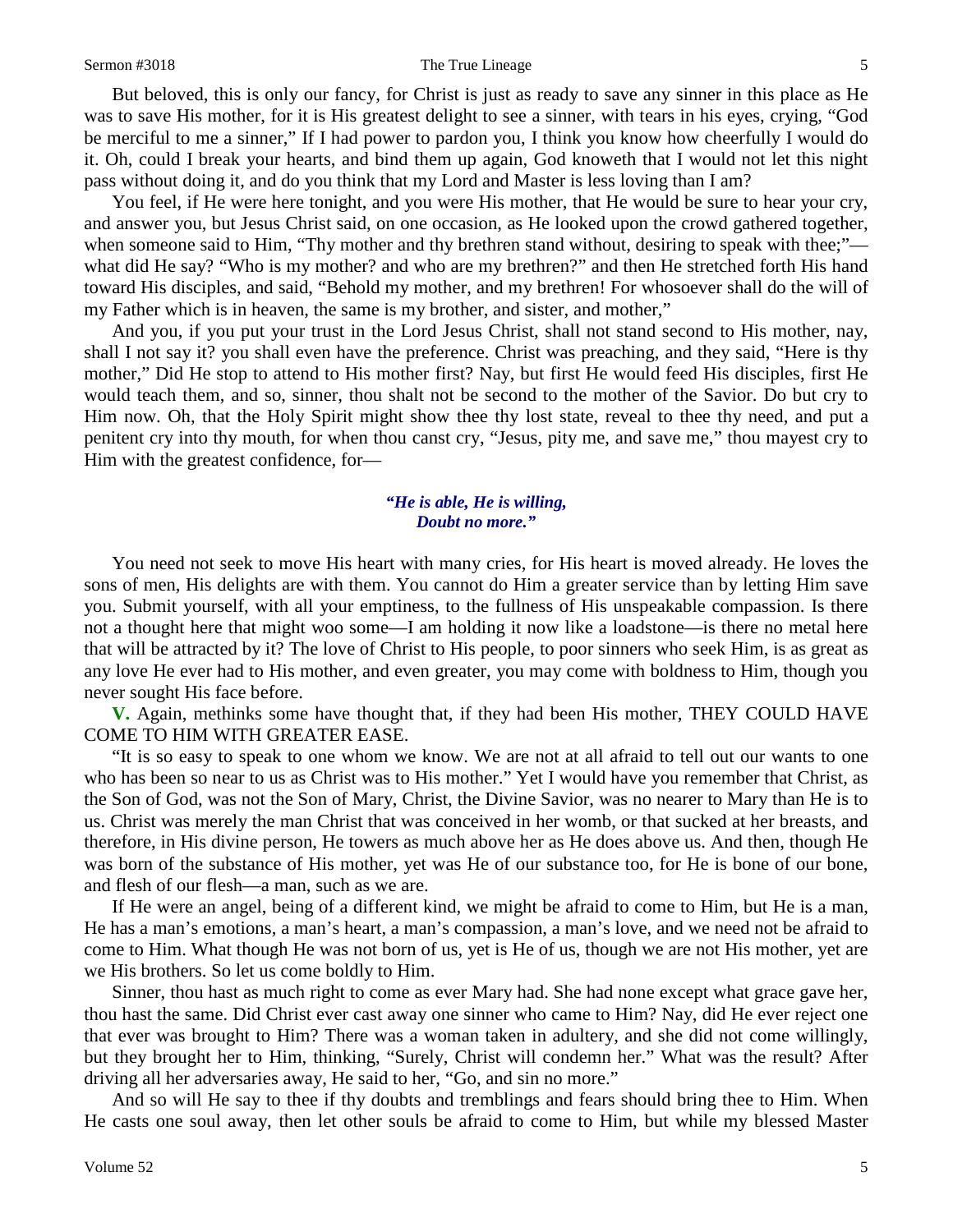stands with open arms, and takes the foulest, and vilest, and poorest to minister unto His love, I pray you stand not back through shame or fear. As much as if you were His mother, and He your Child, come to Him, for He invites you to come, saying, "Come unto me, all ye that labor and are heavy laden, and I will give you rest." With tearful eyes, he entreats you to come to Him, and if you will not, He doth but relieve His heart by crying, "How often would I have gathered thy children together, even as a hen gathereth her chickens under her wings, and ye would not!"

**VI.** Perhaps, if you will think this over, you will see much more that is beautiful. Sure I am, there is no topic more consolatory than that which my text contains. THE VERY BLESSING WHICH BELONGED TO THE VIRGIN MOTHER OF JESUS BELONGS TO EVERY SOUL THAT HEARS GOD'S WORD, AND KEEPS IT.

Now you hear it. Do you hear it with your inside ears, with the ears of your heart, and when you hear it, do you keep it in your memory? Do you keep it in your faith? Do you try to keep it in your obedience? And are you daily testifying to its truth? If so, all these blessings are yours, and let me say to any trembling, awakened, convicted sinner, all these blessings may be yours if you hear the Word of God, and keep it tonight.

Here are one or two words of God that I want you to keep, "Come now, and let us reason together, saith the Lord: though your sins be scarlet, they shall be as white as snow; though they be red like crimson, they shall be as wool." Will you not come and reason with God, and talk this matter over? You have heard the Word, I pray you to keep it, that is, to obey it. Here is another message from the Word, "This is a faithful saying, and worthy of all acceptation, that Christ Jesus came into the world to save sinners." You have heard that, keep it, believe that, although you are a sinner, He came to save you, rest in it, trust in it.

Here is one more, and I pray you, as you hear it, keep it, "He that believeth and is baptized shall be saved," You have heard it, now keep it. To believe is to trust, trust Christ now, I pray God to constrain you to do it before you pass those doors. Fall flat on your face upon Christ's promise, as for your own righteousness, away with it to the dogs! No prayer, no tears, no vows, no sighs, of yours can do anything in the matter.

Trust Jesus Christ wholly now, then, if you have heard that Word, and shall thus keep it, go your way, and let Satan say what he will, and let the flesh make what noise it pleases, Christ has blessed you, and you are blessed, He has said to you, sinners as you are, "Blessed are they that hear the Word of God, and keep it." When you and I get to heaven, may we find it to be so! May we glory there, and sing as loud a song as even Mary did, when she said, "My soul doth magnify the Lord, and my spirit hath rejoiced in God my Savior. For he hath regarded the low estate of his handmaiden,"—for all generations may call that one blessed who has sought and found the Savior. O beloved, even in heaven, that song of Mary shall make a sweet song for us all. May we begin to sing it here, and Christ shall have the praise. Amen.

#### **EXPOSITIONS BY C. H. SPURGEON**

#### *Luke 11:14-54*

**Verses 14-15**. *And he was casting out a devil, and it was dumb. And it came to pass, when the devil was gone out, the dumb spake; and the people wondered. But some of them said, He casteth out devils through Beelzebub the chief of the devils.*

One would hardly have thought that they could have gone to such a length as that, but when men hate Christ, there is nothing they will not say against Him. It is no subject of surprise when great heresies arise, for they are the natural outcome of human enmity against Christ and His truth. People in such a state of heart will say anything, they will give utterance to thoughts that you could not have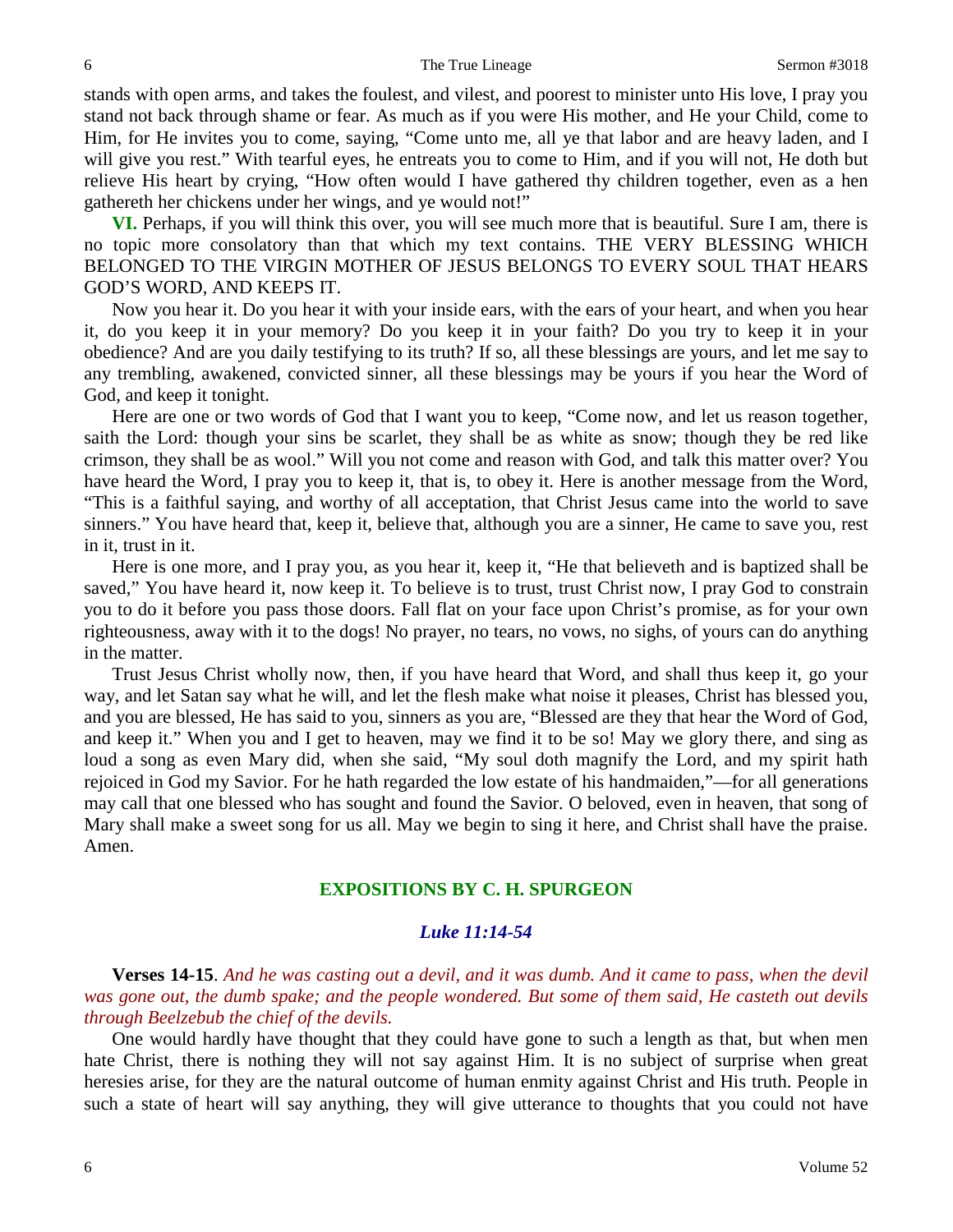#### Sermon #3018 The True Lineage 7

imagined would have entered any human brain, it is the enmity of the heart to Christ that produces this blasphemy of the tongue.

**16.** *And others, tempting him, sought of him a sign from heaven.*

"You are working this work from beneath," they said, "now do something that is really from above." They must have known that the casting out of the devil was from heaven, for Satan would never cast out Satan.

**17-18.** *But he, knowing their thoughts, said unto them, Every kingdom divided against itself is brought to desolation; and a house divided against a house falleth. If Satan also be divided against himself, how shall his kingdom stand? because ye say that I cast out devils through Beelzebub.*

That was a very good and sufficient answer to these cavilers. It is a comfort to us to know that error is very vulnerable, there is always a weak point about it. In this case, Christ permitted it to turn its sting upon itself—

**19.** *And if I by Beelzebub cast out devils, by whom do your sons cast them out? therefore shall they be your judges.*

For some of these men had sons, who either did really cast out devils, being disciples of Christ, or else professed to do so, being exorcists, pretending to a power they did not possess. In either case, the argument was good as against the objectors.

**20-22.** *But if I with the finger of God cast out devils, no doubt the kingdom of God is come upon you. When a strong man armed keepeth his palace, his goods are in peace: but when a stronger than he shall come upon him, and overcome him, he taketh from him all his armor wherein he trusted, and divideth his spoils.*

This is how Christ drives out the devil, by sheer force of arms, He overcomes him, and drives him out. He does not cajole him, invite him, or persuade him to go, but He fights with him, puts forth His omnipotent power against him, overthrows him, takes away his armor, and divides the spoil. Were you ever conscious of such a fight as that? If not, be afraid of your so-called reformation, for there is no true reformation, and no true conversion, in which there is no conflict between Christ and Satan.

**23-24.** *He that is not with me is against me: and he that gathereth not with me scattereth. When the unclean spirit is gone out of a man,—*

This is the kind of "conversion" which is not genuine, "when the unclean spirit is gone out of a man,"—"gone out" of his own accord—and he may do that, he may leave a man, for a while, with the evil purpose of getting him more completely into his power afterwards, "When the unclean spirit is gone out of a man,"—

**24.** *He walketh through dry places, seeking rest; and finding none, he saith, I will return unto my house whence I came out.*

It was his house all the while, he left it voluntarily, he was not driven out by force, he simply left it for a time in order that he might return to it and retain it the more completely. Now he goes back to it.

**25.** *And when he cometh, he findeth it swept and garnished.*

There has been a reformation of a sort, the man has given up drunkenness, left off swearing, and become, in certain respects, a better man. The house is swept and garnished, but there is no new tenant of Mansoul, there is no Christ come to take possession of Heart Castle.

**26.** *Then goeth he, and taketh to him seven other spirits more wicked than himself; and they enter in, and dwell there: and the last state of that man is worse than the first.*

It often happens that, when men make a profession of reformation, and then relapse into their former state, they become far worse than they were before. The so-called "reformation" is all of their own doing, or rather, the greater part of it is the devil's doing. The demon within the man voluntarily went away, and now that he comes back, he brings with him "seven other spirits more wicked than himself," and so the man is more than eight times worse than he was before the demon left him for a while.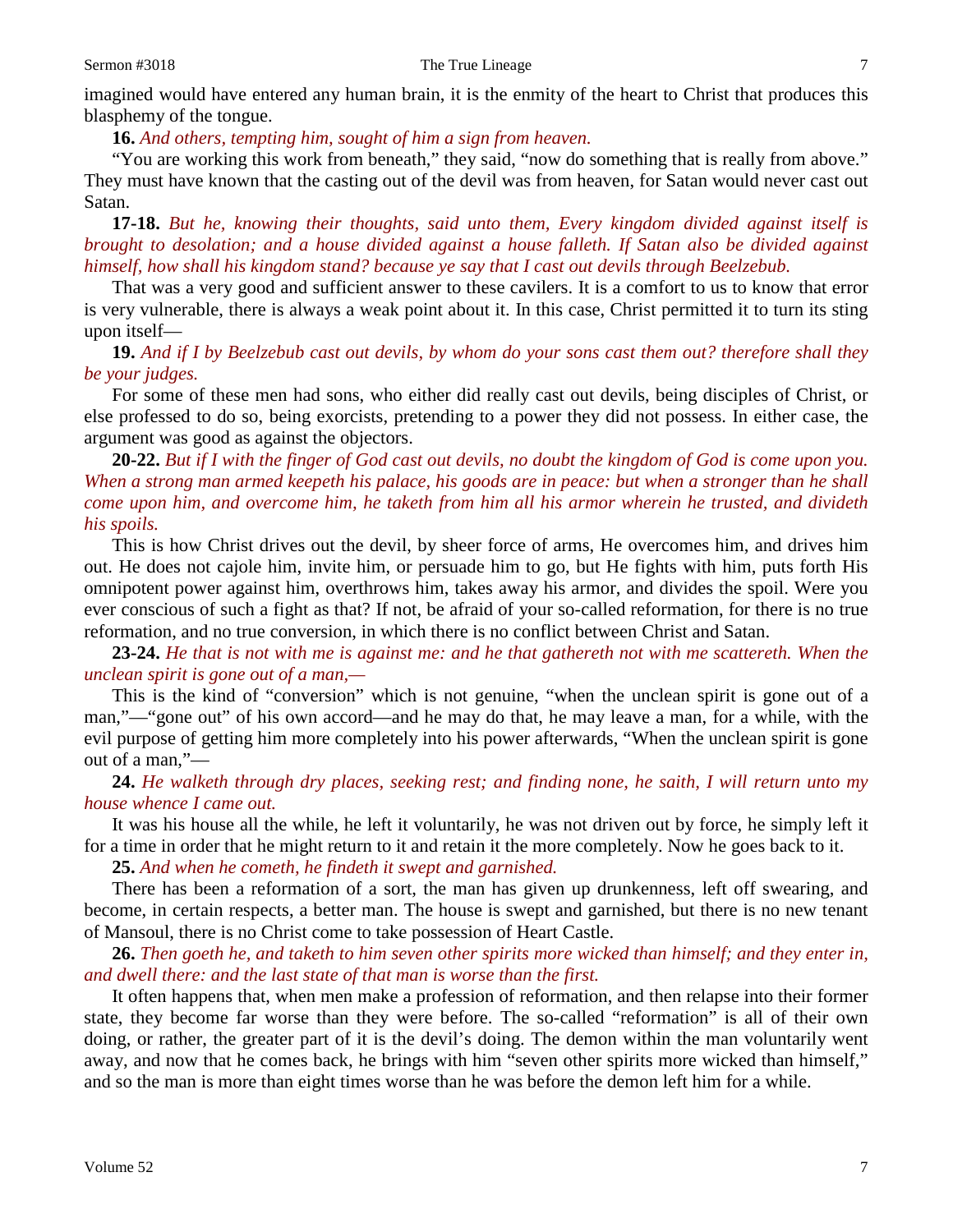**27-28.** *And it came to pass, as he spake these things, a certain woman of the company lifted up her voice, and said unto him, Blessed is the womb that bare thee, and the paps which thou hast sucked. But he said, Yea rather, blessed are they that hear the word of God, and keep it.*

The enthusiastic woman was so carried away with admiration for Christ that she thought His mother was a highly favored woman, and she called her "blessed." "Yes," said Christ, "she is blessed, but still more blessed are they who have the Word of God in their hearts, who regard it as their own, and keep it as a great prize."

**29.** *And when the people were gathered thick together, he began to say, This is an evil generation: they seek a sign;*

Look back to the sixteenth verse, "Others, tempting him, sought of him a sign from heaven." Christ had answered those who imputed His miraculous works to Satanic agency, now He answers these others.

**29-30.** *And there shall no sign be given it, but the sign of Jonas the prophet. For as Jonas was a sign unto the Ninevites, so shall also the Son of man be to this generation.*

Jonah rose, as it were, from the dead, for he was buried in the deep, in the belly of the whale, and Christ was buried in Joseph's tomb, yet he came back from the grave on the third day.

**31-32.** *The queen of the south shall rise up in the judgment with the men of this generation, and condemn them: for she came from the utmost parts of the earth to hear the wisdom of Solomon; and, behold, a greater than Solomon is here. The men of Nineve shall rise up in the judgment with this generation, and shall condemn it: for they repented at the preaching of Jonas; and, behold, a greater than Jonas is here.*

The resurrection would make Christ the most conspicuous sign of God's presence among the people, it would be the testimony of God to His Son that He was indeed the Messiah.

**33-35.** *No man, when he hath lighted a candle, putteth it in a secret place, neither under a bushel, but on a candlestick, that they which come in may see the light. The light of the body is the eye: therefore when thine eye is single, thy whole body also is full of light; but when thine eye is evil, thy body also is full of darkness. Take heed therefore that the light which is in thee be not darkness.*

If thy religion be irreligion, if thy hope be a false one, if thy highest aspirations are untrue, what is thy position in the sight of God? Where art thou?

**36-37.** *If thy whole body therefore be full of light, having no part dark, the whole shall be full of light, as when the bright shining of a candle doth give thee light. And as he spake, a certain Pharisee besought him to dine with him: and he went in, and sat down to meat.*

It was often a matter of marvel to the onlookers that Christ went among publicans and sinners, but is it not a greater wonder that He went among Pharisees? If they asked Him to their houses, it was usually because they hoped to entangle Him in His talk, yet the condescension of our Master is so great that, again and again, "he went in, and sat down to meat."

**38.** *And when the Pharisee saw it, he marvelled that he had not first washed before dinner.*

Not because Christ's hands needed washing, but because it was the custom of the Pharisees to wash before eating, and our Lord broke through the custom, as He was wont to do, for He cared nothing for their inventions.

**39-40.** *And the Lord said unto him, Now do ye Pharisees make clean the outside of the cup and the platter; but your inward part is full of ravening and wickedness. Ye fools, did not he that made that which is without make that which is within also?*

"One needs washing as much as the other. You are so careful of your hands, will you not be more careful of your hearts?"

**41.** *But rather give alms of such things as ye have; and, behold, all things are clean unto you.*

"When you are full of love to your fellow men, and make a practice of helping them, you have cleansed your heart from selfishness, and have really washed yourself then."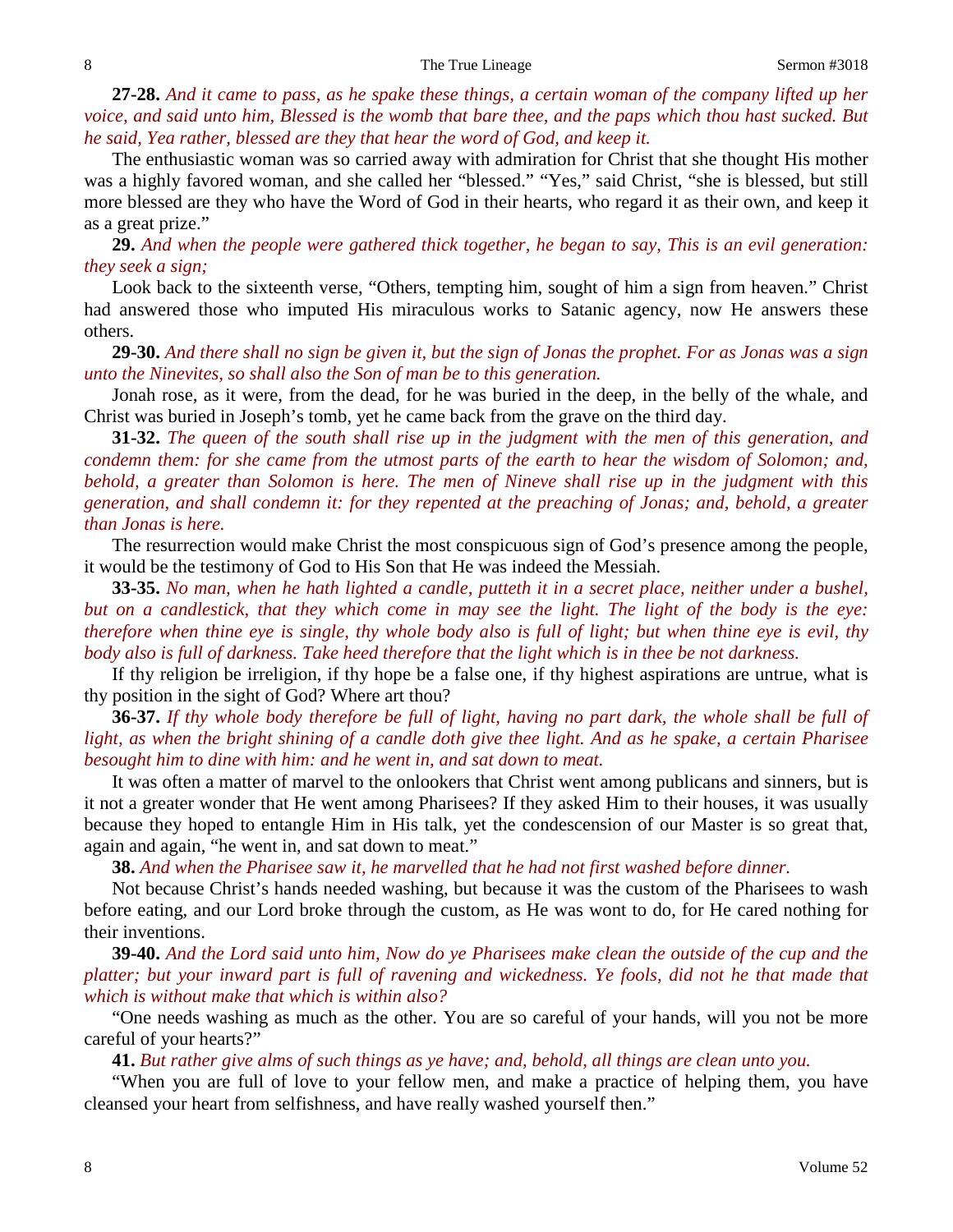# **42.** *But woe unto you, Pharisees! for ye tithe mint and rue and all manner of herbs, and pass over judgment and the love of God: these ought ye to have done, and not to leave the other undone.*

How many, in these days, are very particular about very little things, but very careless about great things! They would not violate the law of their sect or party for the world, but the law of God is of small account to them.

**43.** *Woe unto you, Pharisees! for ye love the uppermost seats in the synagogues, and greetings in the markets.*

They loved to be called Rabbis, learned Doctors of the law. Any title that made them appear great was very sweet to them.

**44.** *Woe unto you, scribes and Pharisees, hypocrites! for ye are as graves which appear not, and the men that walk over them are not aware of them.*

Nobody but Christ knew how base they were. They were fair to look upon, but He knew that they were villainously hypocritical, and He therefore denounced them. Ah, dear friends, the great matter is to have grace in the heart—to have the divine light within, in the soul, and if we have not this, vain is a fair profession, vain is everything that comes from man. If we are to be saved, we must have the grace that comes from God alone.

**45.** *Then answered one of the lawyers, and said unto him, Master, thus saying thou reproachest us also.*

There was no great difference between the scribes and Pharisees and the lawyers, as this man evidently perceived, and as our Lord also soon confirmed by pronouncing upon them the same kind of "Woe" that He had pronounced upon the other false teachers.

**46.** *And he said, Woe unto you also, ye lawyers! for ye lade men with burdens grievous to be borne, and ye yourselves touch not the burdens with one of your fingers.*

Their regulations as to moral and ceremonial observances were like huge kindle-bundles or crushing burdens bound together, and made into a weight intolerable for any man to carry. Many of these rules by themselves were grievous enough, but altogether they formed a yoke that neither the people nor their fathers could bear. The scribes, and Pharisees, and lawyers piled the great load upon them, but neither helped them to sustain it, nor offered to relieve them of any portion of it. "Ye lade men with burdens grievous to be borne, and ye yourselves touch not the burdens with one of your fingers."

# **47-48.** *Woe unto you! for ye build the sepulchres of the prophet, and your fathers killed them. Truly ye bear witness that ye allow the deeds of your fathers: for they indeed killed them, and ye build their sepulchres.*

They pretended to have such regard for the holy men of the past that, being unable to honor them in person, they would set up monuments to their memory, and adorn their resting places with tokens of respect.

Out of their own mouth our Lord condemned these hypocrites, "Truly ye bear witness that ye allow the deeds of your fathers." In effect, Jesus said to them, "You confess that you are the sons of the murderers of the prophets. That admission carries with it far more than you imagine. You are their sons, not only by birth, but also by resemblance, you are veritable children of those who killed the prophets. If you had lived in their day, you would have committed the crimes you pretend to condemn."

**49-51.** *Therefore also said the wisdom of God, I will send them prophets and apostles, and some of them they shall slay and persecute: that the blood of all the prophets, which was shed from the*  foundation of the world, may be required of this generation; from the blood of Abel unto the blood of *Zacharias, which perished between the altar and the temple: verily I say unto you, it shall be required of this generation.*

The destruction of Jerusalem was more terrible than anything that the world has ever witnessed, either before or since. Even Titus seemed to see in his cruel work the hand of an avenging God. Truly, the blood of the martyrs was amply avenged when the whole city became a veritable Aceldama, or field of blood. It was before that generation had passed away that Jerusalem was besieged and destroyed.